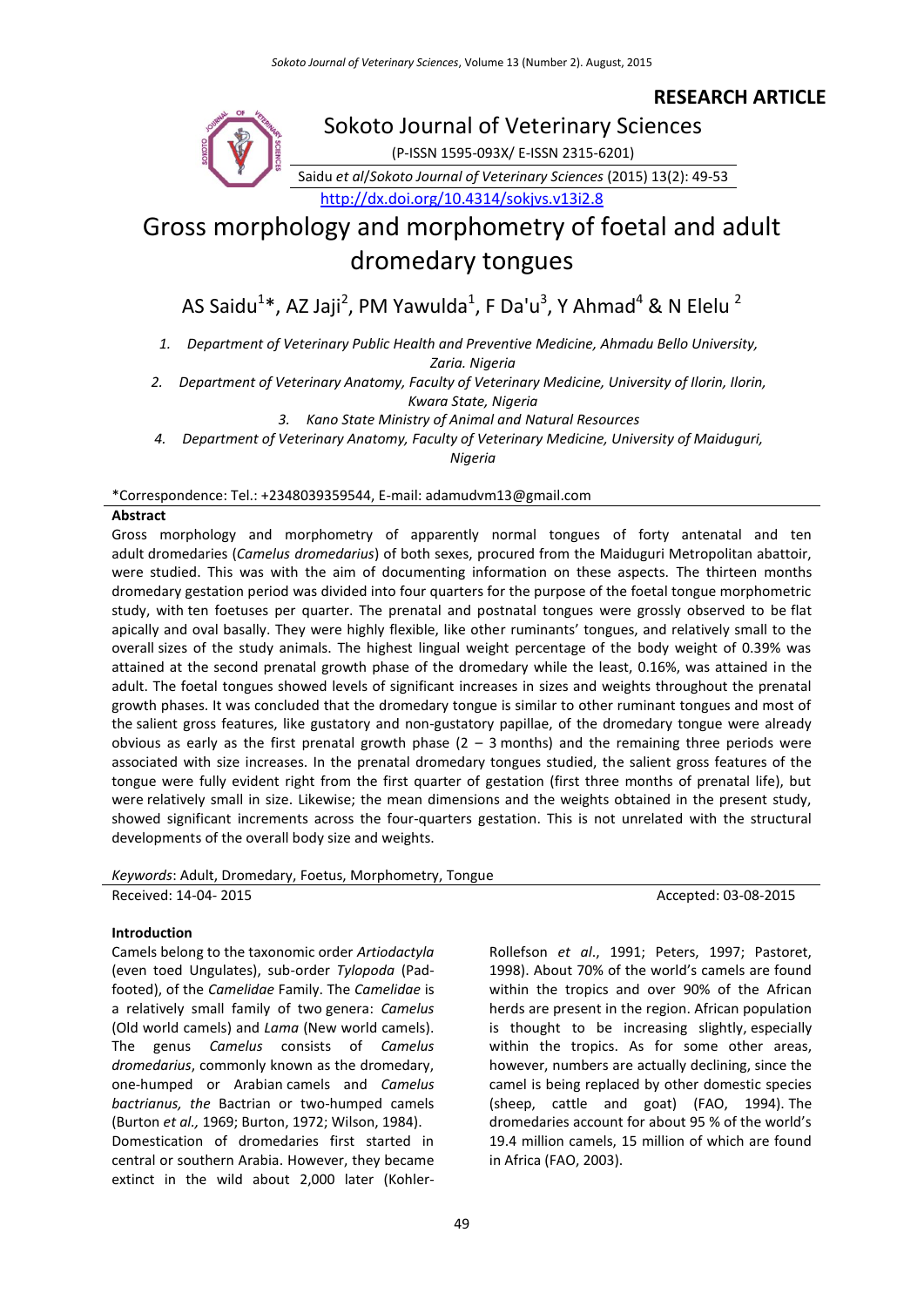Dromedaries are well known in literatures for their unique features and milk, meat, wool, hair and hide products; serve for riding, and as draft animals for agriculture and shortdistance transport (Schwartz & Dioli, 1992; Al-Busadah, 1998).

The tongue is a muscular organ with strong and definite movements. It has free parts (apex and body) and an attached part (the root). It is an important organ in the animal's body. It is a renowned organ of taste owing to its component taste buds, it plays unique role in prehension, lapping, grooming and manipulation of food in the mouth (Igado, 2011). The dromedary belongs to the arid lands, where xerophytes with hard rough thorny stems grow. The dromedary has thus developed special adaptive feature of sturdy rubbery mouth to enable it maintain efficient feeding on these plants without damage from their thorns and stems (Sui *et al*., 1983).

There is scanty information on the morphological features of the tongues of foetal (Salehi *et al.*, 2010) and adult dromedaries (Qayyum *et al*., 1988; Erdunchaolu *et al.*, 2001; Peng *et al*., 2008). This study aims at documenting information on the morphometry of the foetal and adult dromedary tongues with special emphasis on the four prenatal developmental stages of the dromedary (Jaji *et al.,* 2011). Such information will be quite valuable in providing baseline data for academics, livestock practitioners and scientists towards improving veterinary education, research and animal health.

# **Materials and methods**

This study was conducted at the Maiduguri Metropolitan abattoir, Nigeria. Forty foetuses, ten per stage, and ten adult dromedary tongues from both sexes and above 5 years were used in this study. The animals were apparently normal. The body weight (kg) and crown-rump length (cm) of foetuses associated with quarters of gestation were measured using citizen<sup>®</sup> electronic weighing balance (0.1g  $-$  100Kg precision) and Butterfly measuring tape (0.1 – 150cm precision), respectively. The data thereby obtained and correlated with developmental horizons, enabled the placement of the foetuses into broadly based groups as adopted from Jaji *et al*. (2011).

Immediately after slaughter, the foetal and adult tongues and their associated structures were dissected out from the animals. The weights of the tongues were measured in grams, using Citizen® electronic weighing balance and their lengths (cm) and breadths (cm) were also measured using the butterfly measuring tape.

The lingual length was the distance from the root of the tongue, nearest to the pharynx, to the tip of the apex. The lingual body breadth (rostral lingual breadth) was the widest distance between the two lateral limits of the lingual body. The lingual basal breadth (caudal lingual breadth) was the widest distance between the two lateral limits of the lingual base, including the height, of the *Torus linguae*.

# *Data analysis*

The differences between the above dimensions across the developmental stages of the foetal dromedaries were tested using the ANOVA from the computer statistical software, Graph pad Instat $\degree$ , version 3.06, 32 bits for Windows. The whole variables were recorded in a mean± SD of measurement of errors. Values of p< 0.001 to p<0.05 were considered significant throughout the measurements of the study.

# **Results**

In the foetal and adult dromedaries studied, the tongue was pale grey in colour and flat (apically) to oval (basally) in shape (Plate I). The apex and body of the tongue were freely movable while the Base was relatively stable and made up of the *Torus linguae* and the root of the tongue. At the first growth phase, a foetus measured  $44.00 \pm 9.72$  cm in crown-rump length (CRL),  $3.42 \pm 1.36$ Kg in body weight and its tongue measured  $8.33 \pm 1.99$ cm in length,  $1.85 \pm 0.56$ cm and  $2.72 \pm 0.60$ cm in respective body and basal breadths, and 9.92± 4.61g in weight, 0.31% of the bodyweight (Table 1). These dimensions and weights showed extremely significant increases along the four dromedary growth periods except the basal lingual breadth that showed no significant increase in size at the first growth period (Table 1).The adult dromedary tongue (of both sexes) was very mobile (flexible) and furnished with lots of filiform papillae spanning the dorsum of its apex and body. It was also showed that, in all the stages of development, the camel tongues were elongated, with flat surfaces and rounded apically. There were many Lentiform and conical papillae on the dorsum of the *Torus linguae*. A conspicuous column of five circumvallate papillae was found at each lateral margin of the *Torus linguae* in the adult male tongue (Plate II). In addition, the tongue was observed to be smaller in relation to the overall size of the animal. The animal weighed 546.56  $\pm$  52.22 Kg in body weight, while the tongue weighed  $0.72 \pm 0.17$  Kg, making about 0.16% of the animal weight. The tongue measured 41.33 ± 2.25cm in length, 6.50 ± 0.63cm and 20.00 ± 4.70cm in respective body and basal breadths (Table 1). There were no statistically significant differences observed between sexes in this study.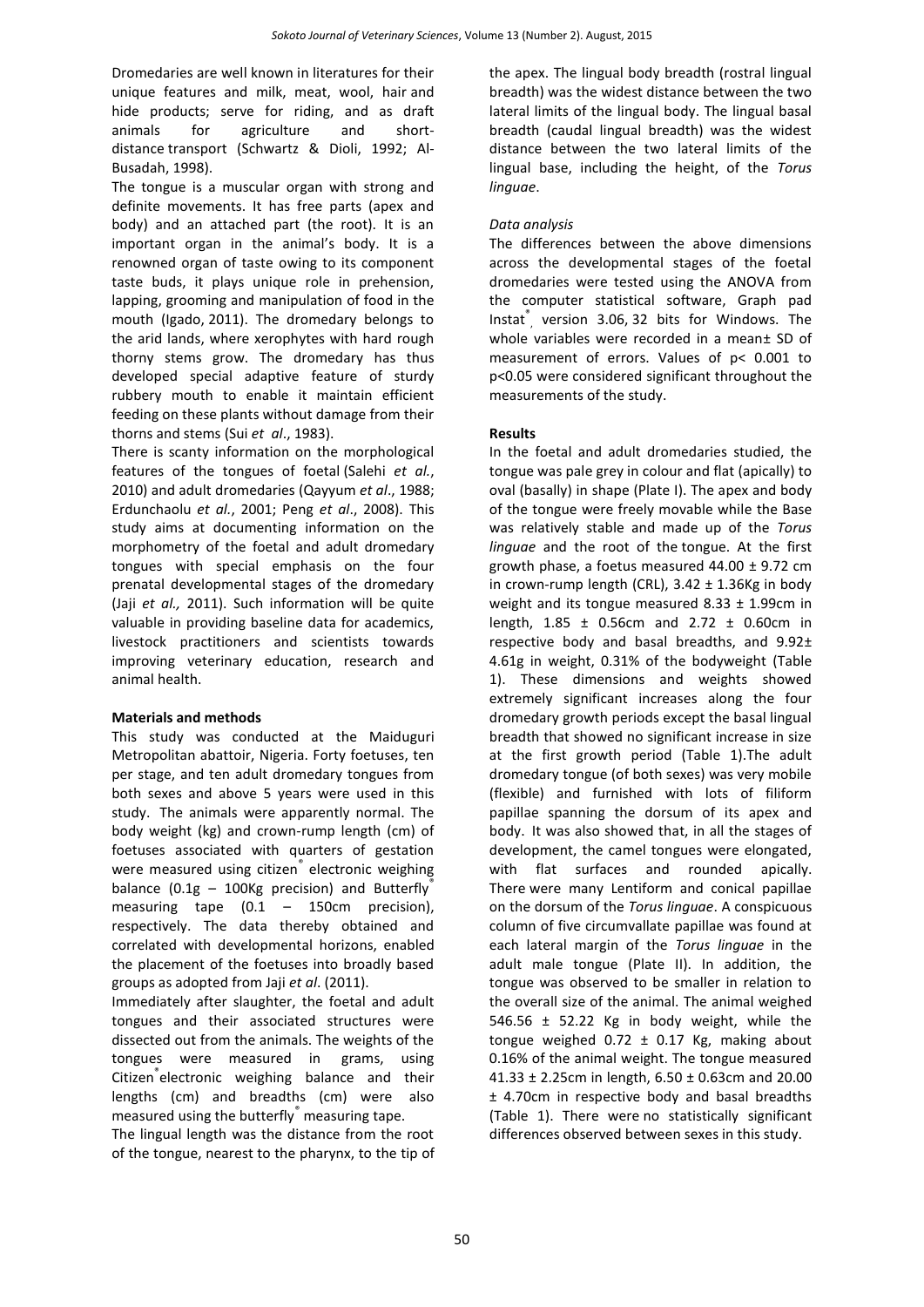

**Plate I**: Photograph of the dorsum of the second trimester, 3-6 months gestation female dromedary tongue showing its three major components



**Plate II**: Magnified photograph, a closer look at the dorsum of the basal part of the male tongue depicting its rounded part (*Torus linguae*, TL) and root (R) components

Legend: A; apex, Bo; Body and Ba; Base Legend: C; Conical papillae, CV; Circumvallate papillae, L; Lentiform papillae, R; Root, TL; papillae of the *Torus linguae*.

There is a row of five CV papillae on either side

|                               | Prenatal phase   |                               |                      |                      | Adult            |
|-------------------------------|------------------|-------------------------------|----------------------|----------------------|------------------|
|                               | $Q_1(2-4)$       | $Q_2(5-7)$                    | $Q_3(8-10)$          | $Q_4$ (11-13         | dromedary        |
| <b>Measurements</b>           | Months)          | Months)                       | Months)              | Months)              | >5years          |
|                               |                  |                               |                      |                      |                  |
| Crown-rump length (cm)        | 44.00 $\pm$ 9.72 | $67.00 \pm 7.35$ ***          | $85.00 \pm 4.04***$  | 100.67±4.89***       |                  |
| Body weight (Kg)              | $3.42 \pm 1.36$  | $8.02 \pm 2.17***$            | $12.50 + 1.92$ ***   | $17.50 \pm 3.51$ *** | 540.56±52.22     |
| Lingual Weight (g)            | $9.92 \pm 4.61$  | 28.83 ±10.26***               | 44.83 ± 8.84***      | 54.82±4.02***        | $720 \pm 170$    |
| Relative percentage - Lingual | 0.31             | 0.39                          | 0.38                 | 0.28                 | 0.16             |
| to body weights (%)           |                  |                               |                      |                      |                  |
| Lingual Length (cm)           | $8.33 \pm 1.99$  | $11.33 \pm 1.66$ ***          | $13.25 \pm 1.67$ *** | 13.92±0.58***        | $41.33 \pm 2.25$ |
| Lingual body breadth (cm)     | $1.85 \pm 0.56$  | $1.77 \pm 0.26***$            | $2.25 \pm 0.60***$   | 2.92±0.38***         | $6.50 \pm 0.65$  |
| Lingual basal breadth (cm)    | $2.72 \pm 0.60$  | $3.00 \pm 0.55$ <sup>ns</sup> | $4.30 \pm 0.68$ ***  | $4.50 \pm 0.45***$   | $20.00 \pm 4.70$ |

ns - Not significant

\* - Significant (P<0.05)

\*\* - Significant (P<0.005)

\*\*\* - Significant (P<0.001)

#### **Discussion**

Grossly, it was obdered that, in all the stages of development, the camel tongues were elongated, with flat surfaces and rounded apically. This was in agreement with the observations of Bello *et al*, (2014). According to Doran (1975), the camel tongue belongs to the type I (intra-oral) tongue in domestic animals. The size of the adult dromedary tongue was observed to be relatively smaller than its whole body size, in agreement with Wilson (1984). Although the dromedary is a

pseudoruminant, its tongue showed resemblance to those of ruminants; its tongue showed high degree of flexibility and its *Torus linguae* was well furnished with five large diameter circumvallate papillae along its entire surface typical of ruminants (Frandson *et al*., 2009). Different morphological structures of the tongues of ruminants including the pseudoruminant, camels, are specialized to fulfil different anatomical and physiological functions, such as swallowing, water uptake, prehension, grooming,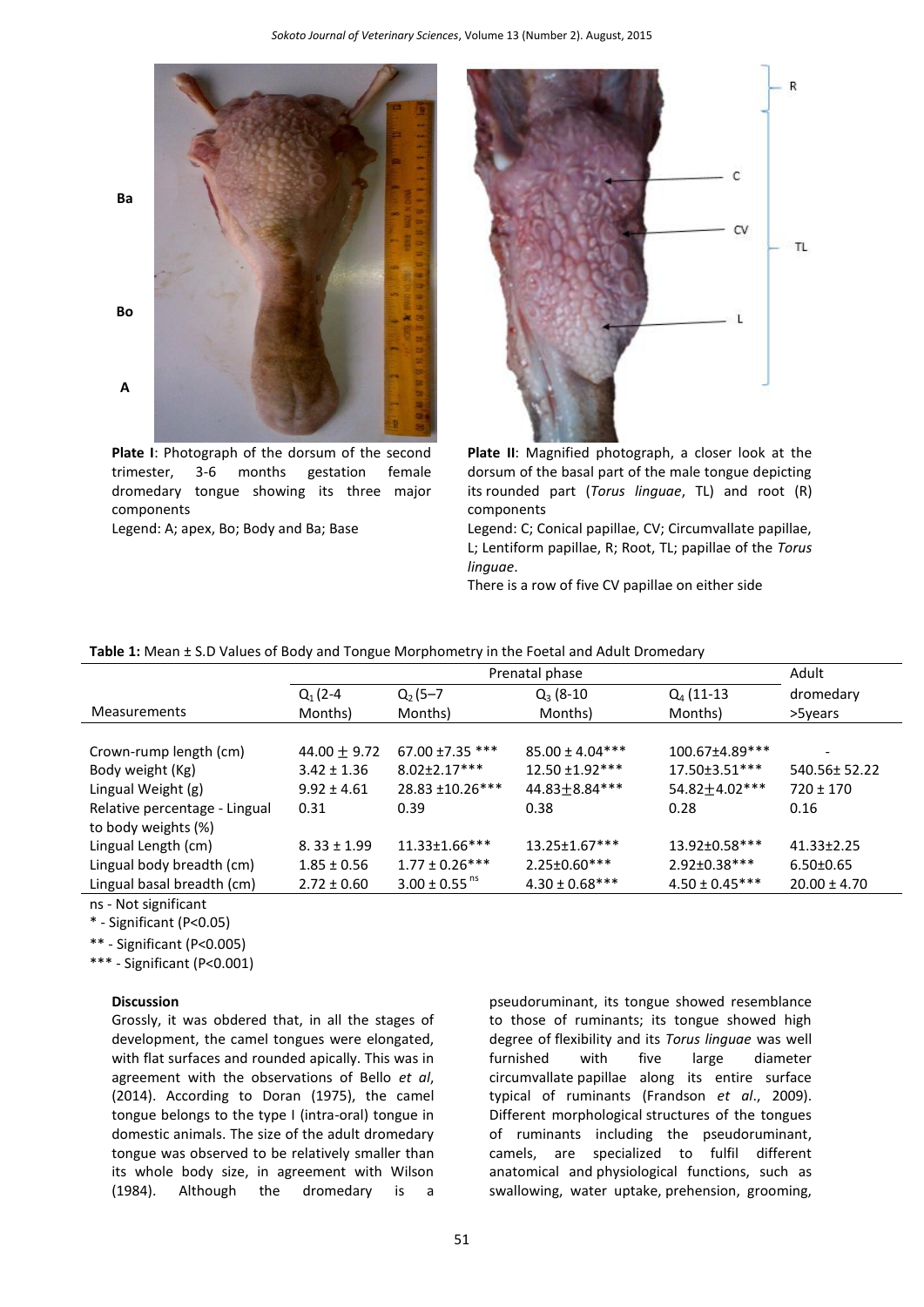suckling, vocal modulation and even adaptations to some environmental conditions (Kilinc *et al*., 2010; Mancanares *et al*., 2012). Moreso, the mammalian tongue is known to exhibit various morphological adaptations in different species. The distribution of the different types of papillae on the surfaces of the tongue plays a vital role in taxonomic ranking; to the extent of differentiating one genus characteristics from the other or even among different species (Pastor *et al*., 2011). For instance, one humped camels are adapted to desert environment and to feeding on the thorny structures around. Therefore, morphological differences and variations appearing in the tongue are directly associated with dietary specializations and feed types, as well as various environmental conditions (Iwasaki, 2002). The dromedary has thus developed special adaptive feature of sturdy rubbery mouth to enable it maintain efficient feeding on these plants without damage from their thorns and stems (Sui *et al*., 1983).

The dromedary tongue in this study was observed to consist of a mass of muscle covered by mucous membrane. The muscles comprises of extrinsic parts which were paired and entered the tongue from the sides, and the intrinsic muscles within the tongue, which is in agreement with Chibuzo (2006). The ruminant digestive system uniquely qualifies ruminant animals such as cattle to make efficient use of high roughage feedstuffs such as forages. Anatomy of the ruminant digestive system includes the mouth, tongue, salivary glands, oesophagus, and the four-compartment stomach (rumen, reticulum, omasum, and abomasum), pancreas, gall bladder, small and large intestines (Parish, 2011). This also resembles that of dromedary camel and it agreed with the observation of Bello *et al*. (2012). These extrinsic muscles comprised of the styloglossus, which was observed as a long slender muscle on the ventrolateral surface of the tongue. It originated from the styloid bone and inserted at the middle

# **References**

- Al-Busadah KA (1998). *Endocrine and Haematological Responses of the Camel, (Camellus dromedarius) to Dehydration*. Ph.D. thesis, Department of Medical Sciences, Faculty of Medicine, University of Sheffield, UK. Pp 143.
- Bello A, Alimi OO, Sonfada ML, Umaru MA, Onu JE & Mahmud MA (2014). Histomorphometric study of the prenatal development of the circumvallate papillae of one-humped camel (Camelus *dromedarius). International Journal of Applied Research*, **1**(1): 31-34.

of the tongue. The hyoglossus muscle was a wide flat muscle observed at the base of the tongue. It originated from the basihyoid bone, lingual process and the thyrohyoid bone and inserted at the root of the tongue; and laid medial to the styloglossus. The genioglossus attached to the symphysis and adjacent body part of the mandible. It inserts in the tongue, in agreement with Chibuzo (2006).

In the prenatal dromedary tongues studied, the salient gross features of the tongue were fully evident right from the first quarter of gestation (first three months of prenatal life), but were relatively small in size. Likewise, the mean dimensions and the weights obtained in the present study showed significant increments across the four-quarters gestation. This is not unrelated to the structural developments of the overall body size and weights. The figures for the overall body weight and CRL showed slight differences with earlier reports (Musa & Abusineina, 1978; Ribadu, 1988; Jaji *et al*., 2011). It was concluded that the salient gross features of the dromedary tongue were fully evident right from the first quarter of gestation but were relatively small in size. The tongue of the prenatal and adult dromedary, just like those of other ruminants are highly flexible organs and their sizes are relatively small when compared to the overall sizes of the animals. We therefore recommended that, histological studies need to be undertaken to determine the timing for the appearance of taste buds in the gustatory papillae of the foetal dromedary tongue.

# **Acknowledgement**

The authors are indebted to the staff of Faculty of Veterinary Medicine, University of Maiduguri, and Maiduguri Metropolitan abattoir, Borno State Nigeria, for their assistance during the course of this research.

- Bello A, Onyeanusi BI, Sonfada ML, Adeyanju JB, Umar AA & Umaru MA (2012). Histomorphological studies of the prenatal development of oesophagus of one-humped camel (*Camelus dromedarius*). *Scientfic Journal of Agriculture*, **1**(4): 100-104.
- Burton M, Burton R & Marshal lC (1969). *The International Wildlife Encyclopedia.* BPC Publishing Limited. New York. **10**: 1329 – 1331.